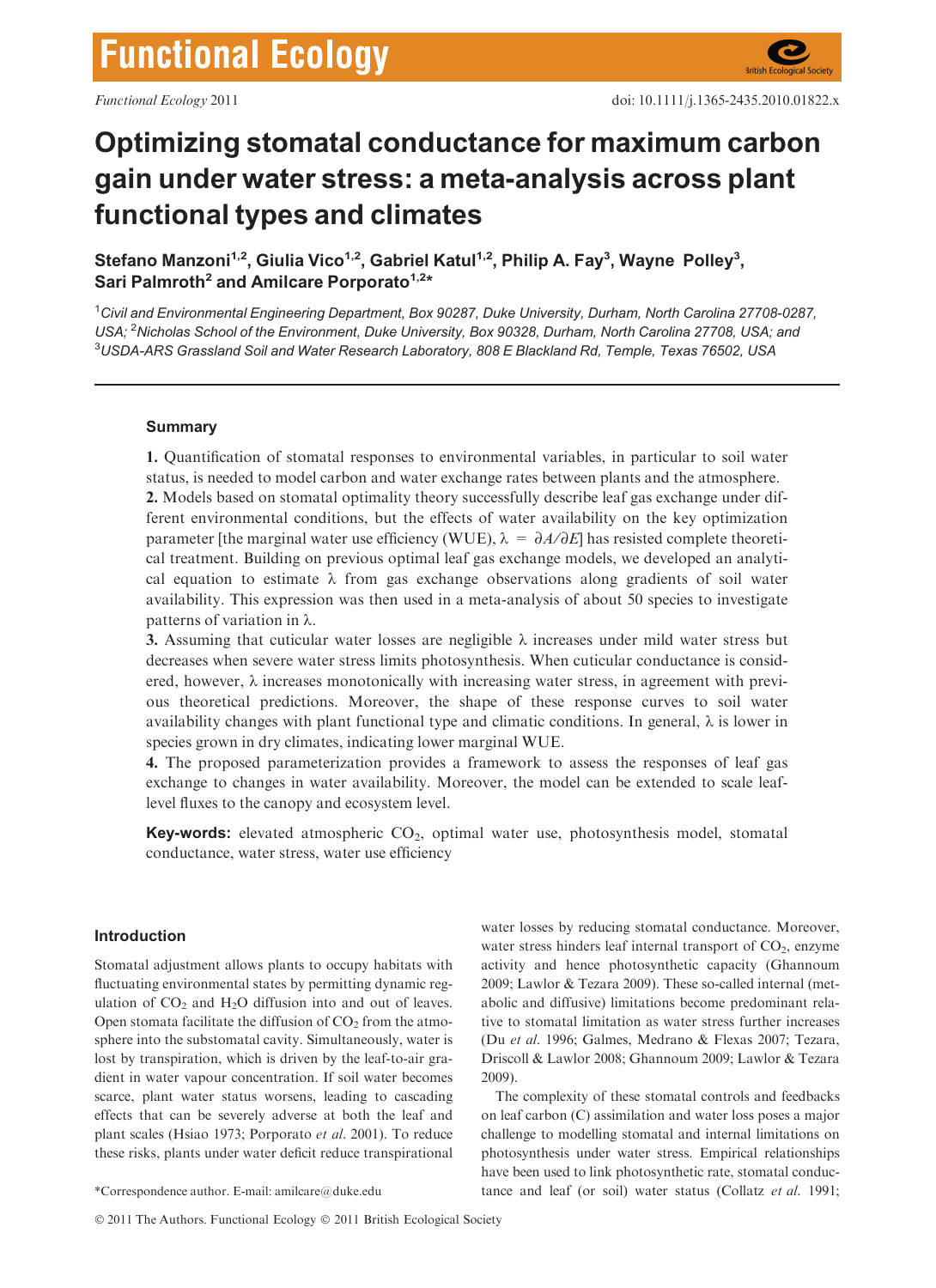Friend 1995; Leuning 1995; Tuzet, Perrier & Leuning 2003; Daly, Porporato & Rodriguez-Iturbe 2004; Siqueira, Katul & Porporato 2008; Vico & Porporato 2008). More mechanistic models link stomatal aperture to changes in the pressure gradient along the soil–plant–atmosphere continuum or to drought-related chemical signals from roots (Sperry 2000; Dewar 2002; Gao et al. 2002; Buckley, Mott & Farquhar 2003). These models, however, require several parameters that are not easily quantified across species.

The stomatal optimality hypothesis represents a viable alternative to detailed mechanistic or empirical models of stomatal responses to the environment. According to optimality theory, stomatal conductance to  $CO<sub>2</sub>(g<sub>C</sub>)$  is regulated by the plant so as to maximize C assimilation during a finite time interval, subject to a given water availability (Cowan 1977; Farquhar & Sharkey 1982; Hari et al. 1986). Over a single day, soil moisture (i.e. the water availability constraint) varies much less than plant-atmosphere fluxes, which fluctuate in response to high frequency environmental variability. As a consequence, the optimization problem is simplified to the condition that the Lagrange multiplier is a constant during a given day (Cowan & Farquhar 1977). Here, we denote this Lagrange multiplier, representing the marginal water use efficiency (WUE; i.e. the change in photosynthesis per unit of change in transpiration), as  $\lambda$ , thus adopting the notation by Hari et al. (1986). Note that this notation is the inverse of the definition used by Cowan & Farquhar (1977). Once  $\lambda$  is defined, the functional relationship between stomatal conductance and environmental conditions is readily obtained.

Several studies have confirmed that  $\lambda$  is nearly constant during a day (Hall & Schulze 1980; Fites & Teskey 1988; Berninger & Hari 1993; Hari, Mäkelä & Pohja 2000; but see Thomas, Eamus & Bell 1999), whereas optimality can only be achieved at time-scales of soil water changes if the Lagrange multiplier  $\lambda$  evolves in time (Cowan 1982, 1986; Mäkelä, Berninger & Hari 1996; Schymanski et al. 2009). During a single dry-down event, changes in  $\lambda$  can be calculated by using the initial amount of available soil water and expected duration of the dry period. Both initial soil water and duration of the dry-down are, however, highly variable quantities, depending on the stochasticity of rainfall (Laio et al. 2001; Porporato, Daly & Rodriguez-Iturbe 2004). This makes the full analytical treatment of the optimization problem extremely complex (Cowan 1986). When the stochasticity of rainfall depths is neglected (Cowan 1982; Mäkelä, Berninger & Hari 1996),  $\lambda$  can be analytically shown to increase in time during a dry-down because of decreasing soil and plant water availability (solid line in Fig. 1). As higher  $\lambda$ implies decreased stomatal conductance (when other environmental parameters are held constant), the predicted pattern is consistent with the commonly observed decrease in stomatal conductance at low soil moisture. Contrary to these expectations, empirical estimates of  $\lambda$  often show a decrease under severe water stress (Farquhar, Schulze & Kuppers 1980b; Grieu, Guehl & Aussenac 1988) (data points and dashed lines in Fig. 1).



Fig. 1. Qualitative dependence of the marginal water use efficiency,  $\lambda$ , on leaf water potential,  $\psi_L$ . Theoretical considerations suggest a monotonic increase of  $\lambda$  with water stress (solid line), while a decrease is apparent from some estimates under severe stress  $($  $\blacktriangle$  and dotted line, estimates for Corylus avellana from Farquhar, Schulze & Kuppers 1980b;  $\Box$  and dashed line, estimates for *Pseudotzuga* species from Grieu, Guehl & Aussenac 1988). Lines are qualitatively drawn to guide the eye.

The objective of this work is to assess how  $\lambda$  changes as a function of water availability for the plant, and discuss inconsistencies between current optimization theories and experimental evidence. To study the effects of water stress on  $\lambda$ , an existing simplified model of leaf gas exchange that optimizes stomatal conductance to achieve maximal C gain is revised. Values of  $\lambda$  are estimated from gas exchange data for nearly 50 species exposed to different levels of water stress and atmospheric CO2. Using this data base, a meta-analysis is performed on the response patterns of leaf gas exchange to combined water stress and  $CO<sub>2</sub>$  availability.

## Materials and methods

An analytical leaf gas exchange model is described and used to express  $\lambda$  as a function of measurable quantities (Section 'Theory'). This expression is then used to estimate  $\lambda$  from data available in the literature for a variety of species under worsening water conditions (Section 'Data analysis').

## THEORY

The leaf gas exchange model we employ is based on previous studies (Hari et al. 1986; Lloyd & Farquhar 1994; Katul, Palmroth & Oren 2009; Katul, Manzoni, Palmroth and Oren, 2010) and thus will be only briefly reviewed here, highlighting the approximations necessary to address the effects of plant water status on leaf gas exchange. The model accounts for water vapour and CO<sub>2</sub> fluxes between a leaf and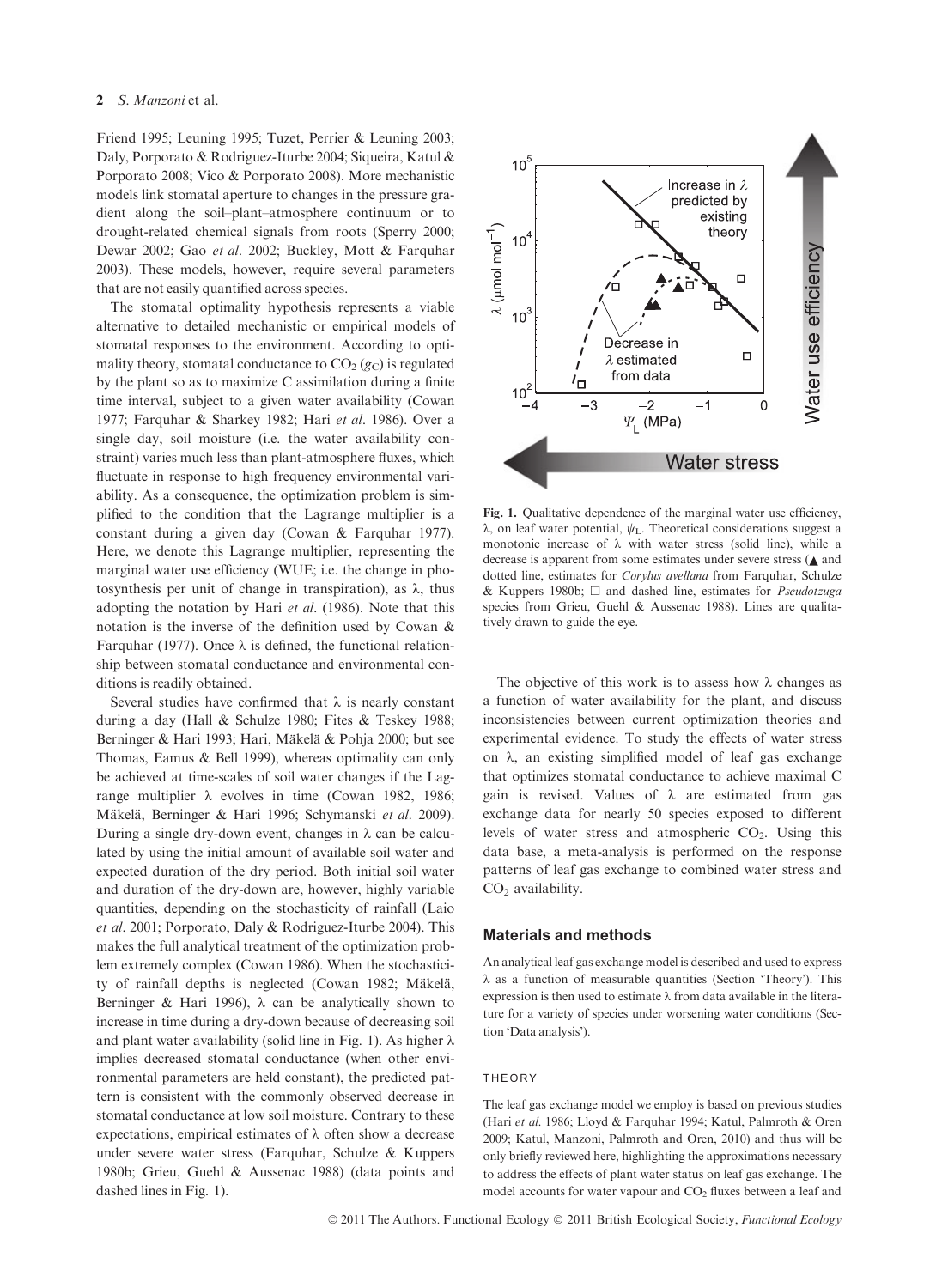the atmosphere based on molecular diffusion (Section 'Leaf-scale transpiration'), coupled with a photosynthesis model defining  $CO<sub>2</sub>$ demand by the photosynthetic biochemical machinery (Section 'Leafscale  $CO<sub>2</sub>$  fluxes'). In this framework, an equation relating stomatal conductance to environmental and leaf biochemical parameters is derived based on the C gain maximization principle (Section 'Optimal leaf gas exchange equations'). Finally, the stomatal model is inverted to estimate the value of  $\lambda$  from gas exchange measurements (Section 'Estimation of the marginal water use efficiency'). Symbols are explained in Table 1.

## Leaf-scale transpiration

The mass transfer of water vapour  $(E)$  between the leaf and the atmosphere is described by Fickian diffusion (Farquhar & Sharkey 1982)

$$
E = gWD, \t eqn 1
$$

where  $D$  is the vapour pressure deficit (expressed as molar ratio) that approximates the external driving force for transpiration (i.e. the difference between water vapour concentration in the bulk atmosphere and that of the stomatal cavity), and  $g_W$  is the leaf conductance to water vapour, resulting from a leaf-controlled stomatal component and the residual permeability that cannot be directly regulated by the plant (Larcher 2003). Accordingly,  $g_W = ag_C +$  $g_{W,0}$ , where  $a = 1.6$  is the ratio between the diffusivities of water vapour and  $CO<sub>2</sub>$  in air,  $g<sub>C</sub>$  is the stomatal conductance to  $CO<sub>2</sub>$  and  $g_{W,0}$  is the cuticular conductance to water vapour. This water loss mainly occurs through the leaf cuticle, which discriminates against CO<sub>2</sub> diffusion (Boyer, Wong & Farquhar 1997; Larcher 2003). The leaf boundary layer conductance is assumed to be much larger than  $g_W$ , as is typically the case in the gas exchange measurements used in this study.

| <b>Table 1.</b> List of symbols |  |  |
|---------------------------------|--|--|
|                                 |  |  |

#### Leaf-scale  $CO<sub>2</sub>$  fluxes

The net mass transfer of  $CO<sub>2</sub>(A)$  across stomata is also described by Fickian diffusion (as in eqn 1),

$$
A = g_C(c_a - c_i), \qquad \text{eqn 2}
$$

where  $c_a$  and  $c_i$  are the atmospheric and internal  $CO_2$  concentrations, respectively. Note that  $CO<sub>2</sub>$  exchange is not impacted by cuticular conductance (which we assume to be negligible for  $CO<sub>2</sub>$ ). Equation (2) sets the rate of  $CO<sub>2</sub>$  supplied by the environment for a given  $c_i$ . In turn,  $c_i$  results from the balance of the  $CO_2$  supplied by the atmosphere (i.e. eqn 2) and the  $CO<sub>2</sub>$  demand by the photosynthetic machinery. The  $CO<sub>2</sub>$  demand function is modelled after Katul, Palmroth & Oren (2009) using a linearized form of the Farquhar biochemical model (Farquhar, Caemmerer & Berry 1980a):

$$
A = \frac{a_1(\eta c_1 - \Gamma^*)}{\eta r c_1 + a_2} - R_d, \qquad \text{eqn 3}
$$

where  $a_1$  and  $a_2$  can be interpreted as 'macroscopic' kinetic constants (accounting in a lumped way for metabolic capacity and mesophyll conductance, both of which are impacted by water status),  $R_d$  is the mitochondrial respiration, and  $\Gamma^*$  the compensation point. In the denominator,  $c_i$  is approximated by  $rc_a$ , where r is the long-term average  $c_i/c_a$  ratio. This approximation allows simpler mathematical expressions while retaining the main characteristics of the biochemical demand function, namely the nonlinear dependence of A on  $c_a$ , and a variable  $c_i$  determined by combining eqns (2) and (3). The kinetic constants  $a_1$  and  $a_2$  are here expressed as generic parameters that, depending on the environmental conditions, might represent C-limited or light-limited kinetics. However,

| Symbol               | Explanation                                                                                  | Units                                                         |
|----------------------|----------------------------------------------------------------------------------------------|---------------------------------------------------------------|
| a                    | Ratio of H <sub>2</sub> O to CO <sub>2</sub> diffusivities, $a = 1.6$                        |                                                               |
| a <sub>1</sub>       | Kinetic constant for photosynthesis (eqn 3)                                                  | $\upmu$ mol $\upmu^{-2}$ s $^{-1}$                            |
| a <sub>2</sub>       | Half saturation constant for photosynthesis (eqn 3)                                          | $\mu$ mol mol $^{-1}$                                         |
| $\beta, \beta_0$     | Parameters for $\lambda(\psi_L)$ (eqns 9 and 10; Table S1, Supporting information)           | $MPa^{-2}$ , $MPa^{-1}$                                       |
| $c_i$                | Internal CO <sub>2</sub> concentration                                                       | $\mu$ mol mol <sup>-1</sup>                                   |
| $c_a, c_a^*$         | Atmospheric (actual and reference) $CO2$ concentrations                                      | $\mu$ mol mol $^{-1}$                                         |
| $g_C, g_{C,WW}$      | Stomatal conductance to $CO2$                                                                | mol m <sup><math>-2</math></sup> s <sup><math>-1</math></sup> |
| $g_W, g_{W,WW}$      | Total conductance to $H_2O$                                                                  | mol $m^{-2}$ s <sup>-1</sup>                                  |
| $g_{\mathrm{W},0}$   | Cuticular conductance to $H_2O$                                                              | mol $m^{-2}$ s <sup>-1</sup>                                  |
| $\boldsymbol{k}$     | Carboxylation efficiency                                                                     | mol $m^{-2}$ s <sup>-1</sup>                                  |
| r                    | Long-term mean $c_i/c_a$ ratio (eqn 3)                                                       |                                                               |
| $R_{\rm d}$          | Mitochondrial respiration                                                                    | $\mu \text{mol m}^{-2} \text{ s}^{-1}$                        |
| $A, A_{WW}$          | Net $CO2$ assimilation                                                                       | $\upmu \text{mol m}^{-2} \text{ s}^{-1}$                      |
| D                    | Vapour pressure deficit                                                                      | $mol$ mol <sup><math>-1</math></sup>                          |
| E                    | Rate of transpiration                                                                        | mol m <sup><math>-2</math></sup> s <sup><math>-1</math></sup> |
| η                    | Efficiency of the CO <sub>2</sub> pump in C4 species                                         |                                                               |
| $\varGamma^*$        | Compensation point                                                                           | $\mu$ mol mol <sup>-1</sup>                                   |
| $\lambda, \lambda^*$ | Marginal water use efficiency (actual and at $c_a = c_a^*$ )                                 | $\mu$ mol mol $^{-1}$                                         |
| $\lambda^*_{\rm WW}$ | Marginal water use efficiency in well-watered conditions at $c_a = c_a^*$ (eqn 10, Table S1) | $\mu$ mol mol <sup>-1</sup>                                   |
| $\lambda^*_{\max}$   | Maximum marginal water use efficiency at $c_a = c_a^*$ (eqn 9, Table S1)                     | $\mu$ mol mol $^{-1}$                                         |
| $\psi_{\rm L}$       | Leaf water potential                                                                         | MPa                                                           |
| $\psi_{L, max}$      | Leaf water potential at maximum $\lambda$ (eqn 9, Table S1)                                  | MPa                                                           |
| $\psi_{S}$           | Soil water potential                                                                         | MPa                                                           |

WW, well-watered conditions.

© 2011 The Authors. Functional Ecology © 2011 British Ecological Society, *Functional Ecology*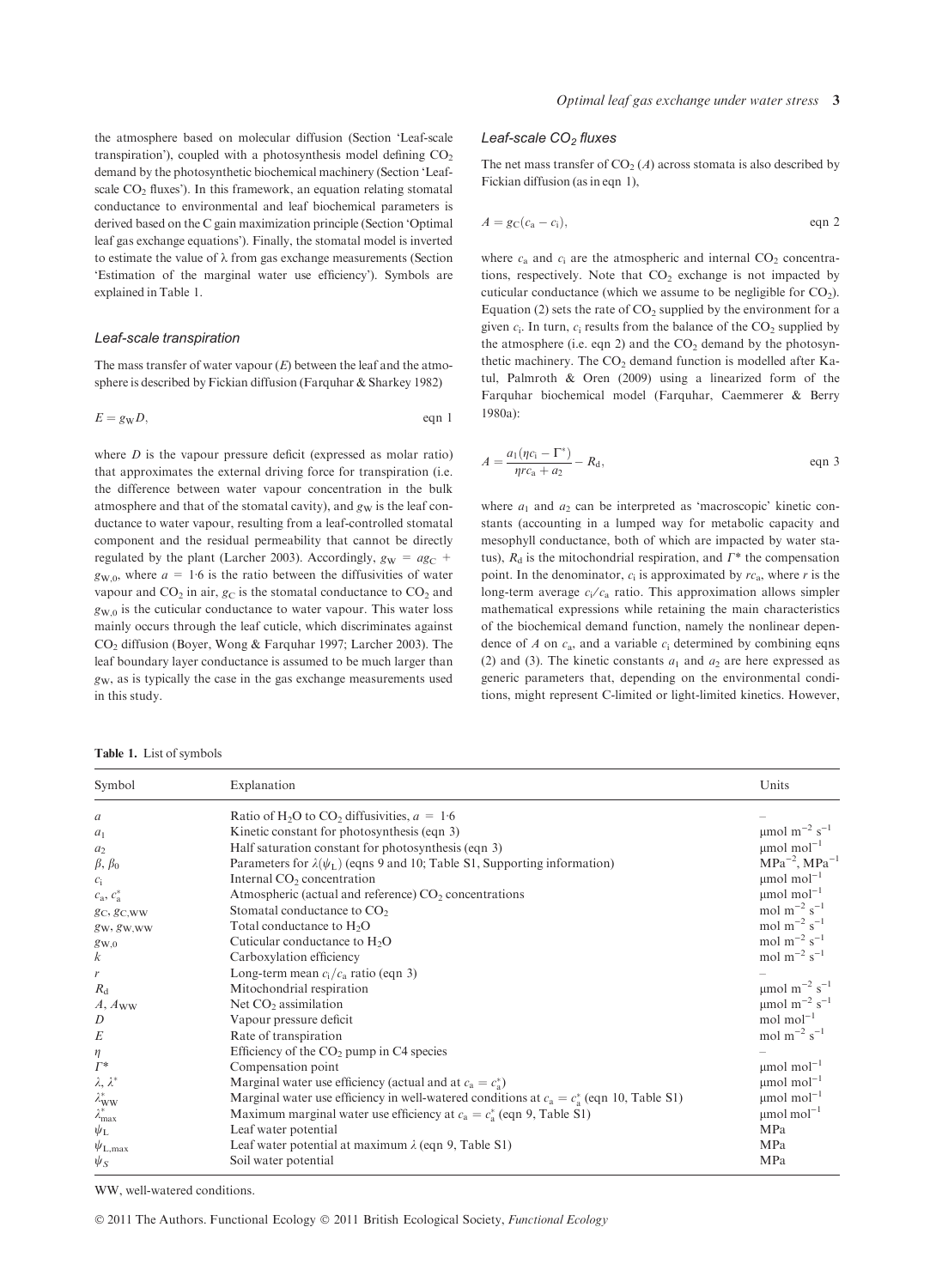## 4 S. Manzoni et al.

in what follows,  $a_1 = V_{c,max}$  and  $a_2$  is the half saturation constant for carboxylation, because all the gas exchange data used in the meta-analysis have been acquired under saturating light. For the sake of simplicity, we apply the same biochemical model to both C3 and C4 species, with different values of  $\Gamma^*$  and  $\eta$ . The latter represents the effect of the  $CO<sub>2</sub>$  concentration mechanism: in  $C<sub>3</sub>$  species  $\eta = 1$  (i.e. no CO<sub>2</sub> pump), while in C4 species  $\eta > 1$ . For notational simplicity, we also group the kinetic parameters in eqn (3) and obtain  $A = k(\eta c_1 - \Gamma^*) - R_d$ , where  $k = a_1(\eta r c_1 + a_2)^{-1}$  is the carboxylation efficiency (Lloyd 1991), which may decrease under low water potentials due to reduced metabolic rates.

# Optimal leaf gas exchange equations

We can now derive expressions of optimal stomatal conductance and photosynthesis under varying water availability. For simplicity, we assume that changes in soil water are the only source of variability in gas exchange (i.e. light and vapour pressure deficit are maintained nearly constant during the soil dry-down), and that  $g_C$  is the main control variable for gas exchange (i.e. we neglect direct effects of cavitation on  $g_C$ ). As explained in Appendix S1 (Supporting information), these assumptions enable us to treat  $\psi_L$  (which is often measured) as a proxy of the root-zone integrated  $\psi$ <sub>S</sub> (seldom measured), and to use equations that are mathematically equivalent to ones used under well-watered conditions.

Based on these assumptions, the condition for maximizing C uptake for a given water availability can be expressed through the control variable  $g_C$  as (Hari et al. 1986; Katul, Palmroth & Oren 2009),

$$
\frac{\partial A}{\partial g_C} - \lambda \frac{\partial E}{\partial g_C} = 0, \qquad \text{eqn 4}
$$

where  $\lambda$  is the Lagrangian multiplier of the problem, mathematically equivalent to the marginal WUE,

$$
\lambda = (\partial A/\partial g_C)/(\partial E/\partial g_C)
$$

[we again stress that this definition of  $\lambda$  is consistent with the notation of Hari et al. (1986) and Katul, Palmroth & Oren (2009), but is the inverse of the definition used in Cowan & Farquhar (1977)].

To compute the optimal gas exchange rates, we first express  $A$  as a function of  $g_C$  by combining eqns (2) and (3),

$$
A = \frac{\text{gc}[k(\eta c_a - \Gamma^*) - R_d]}{\text{gc} + \eta k}.
$$
eqn 5

Differentiating eqns (1) and (5) the partial derivatives  $\partial E / \partial g_C$  and  $\partial A / \partial g_C$  are obtained, so that, for a given  $\lambda$ , eqn (4) yields a simple analytical expression for the optimal stomatal conductance as a function of environmental variables (i.e.  $D$  and  $c_a$ ), carboxylation efficiency  $k$ , and respiration terms,

$$
g_{\rm C} = k\eta \left( \sqrt{\frac{\eta c_{\rm a} - \Gamma^* - R_{\rm d}/k}{\eta a D\lambda}} - 1 \right). \tag{eqn 6}
$$

When the dark respiration is neglected and  $\eta = 1$  (C3 species), the expression derived by Lloyd (1991) is recovered. When  $R<sub>d</sub> > 0$  and  $\Gamma^* \approx 0$ , eqn (6) leads to the formulation obtained by Hari & Mäkelä (2003). If all respiration terms can be neglected, eqn (6) simplifies to the expression reported by Katul, Palmroth & Oren (2009). Combining eqns (5) and (6) also yields

$$
A = k \Big[ \eta c_a - \Gamma^* - \sqrt{\eta a \lambda D (\eta c_a - \Gamma^* - R_d / k)} \Big] - R_d.
$$
eqn 7

Our primary goal here is to estimate  $\lambda$ , so eqns (5)–(7) are inverted to provide an analytical expression for  $\lambda$  as a function of measured A and  $g_C$ , as explained next.

#### Estimation of the marginal water use efficiency

In optimal control theory,  $\lambda$  should change in time whenever the constraint to the optimization (in our case water availability) is dynamic (e.g. Luenberger 1979). However, computing analytically the time trajectory of  $\lambda$  is complicated by the stochastic nature of the soil water balance (Cowan 1982, 1986; Mäkelä, Berninger & Hari 1996). Hence, we use the definition of marginal WUE to estimate  $\lambda$  from available photosynthesis and stomatal conductance measurements, assuming quasi-equilibrium conditions. That is, we consider soil moisture constant over the time period of the gas exchange measurement (generally less than an hour). This assumption allows us to estimate a series of values for  $\lambda$  as the soil dries and leaf water potential decreases.

As before, the partial derivatives  $\partial E/\partial g_C$  and  $\partial A/\partial g_C$  are obtained from eqns (1) and (5). The carboxylation efficiency is expressed as  $k(A, g_C)$  by inverting eqn (5), that is, k is estimated as the slope of the linearized  $A - c_i$  curve at the intersection with the supply curve. This approximation allows closing the problem by only employing individual gas exchange measurements. More rigorous methods of approximating the carboxylation efficiency require measured  $A - c_i$  curves, which are often not available at different water availabilities. The feasibility of the method we use is discussed in Katul, Manzoni, Palmroth and Oren (2010). Based on the above assumptions,  $\lambda$  is computed from the definition of marginal WUE,

$$
\lambda = \frac{(A/g_{\rm C})^2 (1 + R_{\rm d}/A)}{aD(c_{\rm a} + R_{\rm d}/g_{\rm C} - \Gamma^*/\eta)} \n= WUE^2 \frac{D(a + g_{\rm W,0}/g_{\rm C})^2 (1 + R_{\rm d}/A)}{a(c_{\rm a} + R_{\rm d}/g_{\rm C} - \Gamma^*/\eta)}.
$$
\n
$$
\text{eqn 8}
$$

Lloyd *et al.* (1994) estimated  $\lambda$  from gas exchange measurements using a similar methodology, while an analogous expression for  $\lambda$ (without respiration terms) was employed by Katul et al. (2010). Equation (8) shows explicitly the linkage between the marginal WUE and the flux-based instantaneous WUE (WUE =  $A/E$ ). Note that no *a priori* dependence of  $\lambda$  on leaf water status has been assumed or imposed. Instead, changes in  $A$  and  $g_C$  induced by water availability (the main source of variability in gas exchange rates in this meta-analysis) completely determine the estimated values of  $\lambda$ . Also, hereafter we do not consider measurements where  $A \leq 0$  because no optimal stomatal control can be achieved when respiration exceeds gross C uptake.

In the following, two assumptions regarding the cuticular conductance  $g_{W,0}$  are considered: (i)  $g_{W,0} = 0$ , so that  $g_C$  in eqn (8) is equal to the measured stomatal conductance to  $CO_2$ , and (ii)  $g_{W,0} > 0$ , so that  $g_C$  is estimated from measured  $g_W$  as  $g_C = (g_W - g_{W,0})/a$ . Because  $g_{W,0}$  does not appear in the first equality in eqn (8), these assumptions only affect the interpretation of the gas exchange data, but not the expression used to estimate  $\lambda$ .

#### DATA ANALYSIS

Equation (8) was used to estimate  $\lambda$  from two sets of gas exchange experiments regarding (i) a single dry-down period (published data)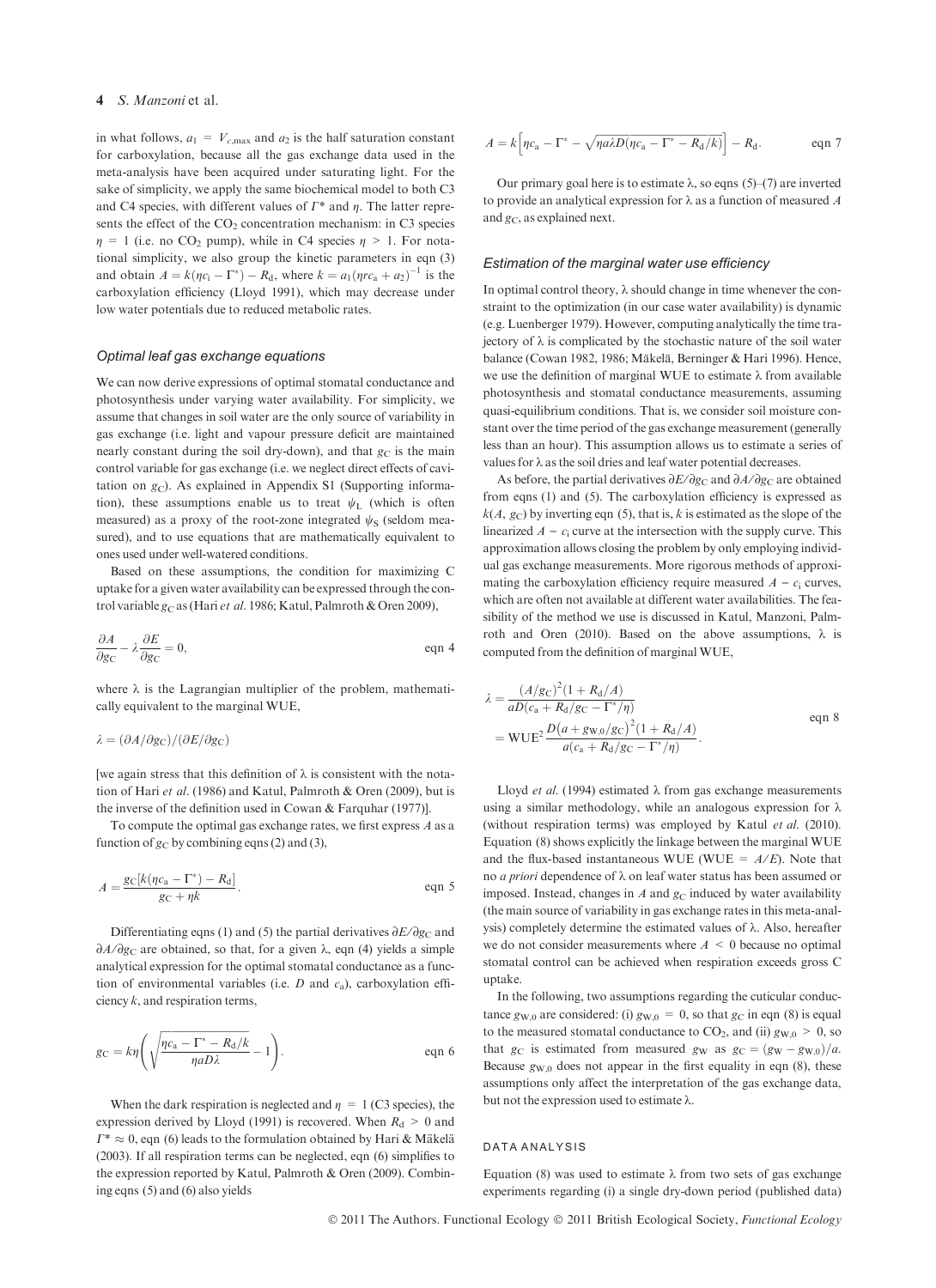and (ii) several dry-down periods under field conditions along an atmospheric  $CO<sub>2</sub>$  gradient (unpublished data from the Lysimeter CO<sub>2</sub> Gradient experiment, LYCOG; see Fay et al. 2009 for details on the experimental setup). We collected data sets including photosynthesis, stomatal conductance and leaf water potential under wellwatered to severely water-stressed conditions in about 50 species from a variety of environmental conditions (details and data are provided in Appendix S2, Supporting information).

To estimate  $\lambda$ , eqn (8), other than measured A and  $g_C$ , requires estimates for dark respiration and  $CO<sub>2</sub>$  compensation point, which were obtained from Givnish (1988) and Leuning (1995), and Lloyd & Farquhar (1994), respectively, and were assumed not to vary with  $\psi_L$ . For C4 species, we assumed a fixed efficiency of the  $CO<sub>2</sub>$  concentration mechanism, mathematically represented by a factor  $\eta \approx 25$  that increases  $c_i$  to values occurring at the location of  $CO<sub>2</sub>$  fixation (Osmond, Winter & Ziegler 1975; Von Caemmerer 2000). Also, in C4 species, we assumed  $\Gamma^* \approx 0$  (Lloyd *et al.* 1994).

Values of water vapour conductance obtained through gas exchange measurements were interpreted according to two contrasting assumptions on cuticular conductance [i.e. negligible cuticular conductance (i)  $g_{W,0} = 0$  and (ii)  $g_{W,0} > 0$ , resulting in two different patterns of estimated  $\lambda(\psi_L)$  relationships. Assuming negligible  $g_{W,0}$ ,  $\lambda$ scales as the square of WUE (eqn 8), which in turn generally increases under moderate water stress, but then decreases due to metabolic limitations (Larcher 2003). It is then reasonable to describe this dependence by means of a bell-shaped curve (equivalent to a parabola in the semi-logarithmic plane) for  $\lambda(\psi_{\text{I}})$ ,

$$
\lambda(\psi_L) = \lambda_{\max}^* \frac{c_a}{c_a^*} \exp\left[-\beta(\psi_L - \psi_{L,\max})^2\right],
$$
eqn 9

where  $\psi_{L,\text{max}}$  (the leaf water potential at maximum  $\lambda$ ),  $\lambda_{\text{max}}^*$  (the maximum marginal WUE at a reference  $c_a = c_a^* = 400 \text{ }\mu\text{mol mol}^{-1}$ and  $\beta$  [a measure of the peakedness of  $\lambda(\psi_L)$ ] are fitting parameters. Conversely, data sets where the expected decrease in WUE at very negative  $\psi$ <sub>L</sub> was not apparent (resulting in  $\beta$  < 0 in eqn 9) were fitted by an exponential function - formally equivalent to the one discussed below.

The second assumption on cuticular conductance (i.e.  $g_{W,0} > 0$ , resulting in  $g_W = ag_C + g_{W,0}$  implies that values of stomatal conductance that are calculated from gas exchange measurements overestimate the conductance to  $CO<sub>2</sub>$  (Boyer, Wong & Farquhar 1997). To account for this effect, we set  $g_{W,0}$  to 90% of the minimum measured  $g_W$  and accordingly corrected  $g_C$  in eqn (8). Under this assumption the curvature of  $\lambda(\psi_L)$  disappears. A suitable empirical relationship to fit the corrected gas exchange data is

$$
\lambda_0(\psi_L) = \lambda_{WW}^* \frac{c_a}{c_a^*} \exp[\beta_0 \psi_L], \qquad \text{eqn 10}
$$

where  $\lambda_{\text{WW}}^*$  (the marginal WUE in well-watered conditions at  $c_{\rm a} = c_{\rm a}^* = 400 \text{ }\mu\text{mol mol}^{-1}$ ), and the slope parameter  $\beta_0$  are fitted to the data.

The effect of  $c_a$  on  $\lambda$  was assumed linear (Katul *et al.*, 2010) in both cases (eqns 9 and 10). This allows us to define a normalized marginal WUE  $\lambda^* = \lambda c_a^*/c_a$  that can be used to compare gas exchange data from different atmospheric conditions.

# Results

In this section, the overall patterns of the estimated marginal WUE as a function of plant water status and atmospheric  $CO<sub>2</sub>$  concentration are explored across plant functional types and climate conditions. We then show an example of a potential application of the model to describe leaf gas exchange under water stress and contrast these findings with model runs in which  $\lambda$  is assumed to be constant.

# VARIABILITY OF  $\lambda$  WITH WATER STATUS AND  $c_a$

An example of the variability of  $\lambda$  with leaf water potential estimated using eqn (8) is shown in Fig. 2. Under the assumption that  $g_{W,0} = 0$ ,  $\lambda$  shows a concave downward pattern with a maximum around  $\psi_L = -5$  MPa (filled symbols). In contrast, when data are interpreted assuming  $g_{W,0} > 0$ ,  $\lambda$ increases monotonically with increasing water stress (open symbols). This change is because of the decreased values of stomatal conductance to CO<sub>2</sub> when  $\psi_L$  is low and  $g_{W,0} > 0$ . Because  $g_C$  appears in the denominator of eqn (8), this results in increased  $\lambda$  at very negative potentials.

Most of the other analysed data sets follow similar patterns, with a nonlinear dependence of  $\lambda$  on  $\psi$ <sub>L</sub> if  $g_{W,0} = 0$ and a linear increase of  $\lambda$  with water stress if  $g_{W,0} > 0$ . Overall, eqn (9) (assuming  $g_{W,0} = 0$ ) and eqn (10)  $(g_{W,0} > 0)$ capture most of the variability in the relationship between  $\lambda$ and  $\psi_L$  (Table S1), although the values of the different parameters are highly variable among species. These results are summarized in Fig. 3, where the normalization of both marginal WUE and leaf water potential cause all the data to collapse on a single parabola (Fig. 3a;  $g_{W,0} = 0$ ) and a single line (Fig. 3b;  $g_{W,0} > 0$ ) on the semi-logarithmic plane. Few data sets (mainly those limited to a small range in  $\psi_L$ ) do not show the full nonlinear pattern in  $\lambda$  assuming  $g_{W,0} = 0$ . These data can be described by an exponential function



Fig. 2. Example of variations in  $\lambda^*$  (marginal water use efficiency at  $c_{\rm a}^* = 400$  µmol mol<sup>-1</sup>) with leaf water status when cuticular conductance is neglected ( $g_{W,0} = 0$ ) or accounted for ( $g_{W,0} > 0$ ). Data for Artemisia tridentata are from Delucia et al. (1989); regression statistics are reported in Table S1 (Supporting information).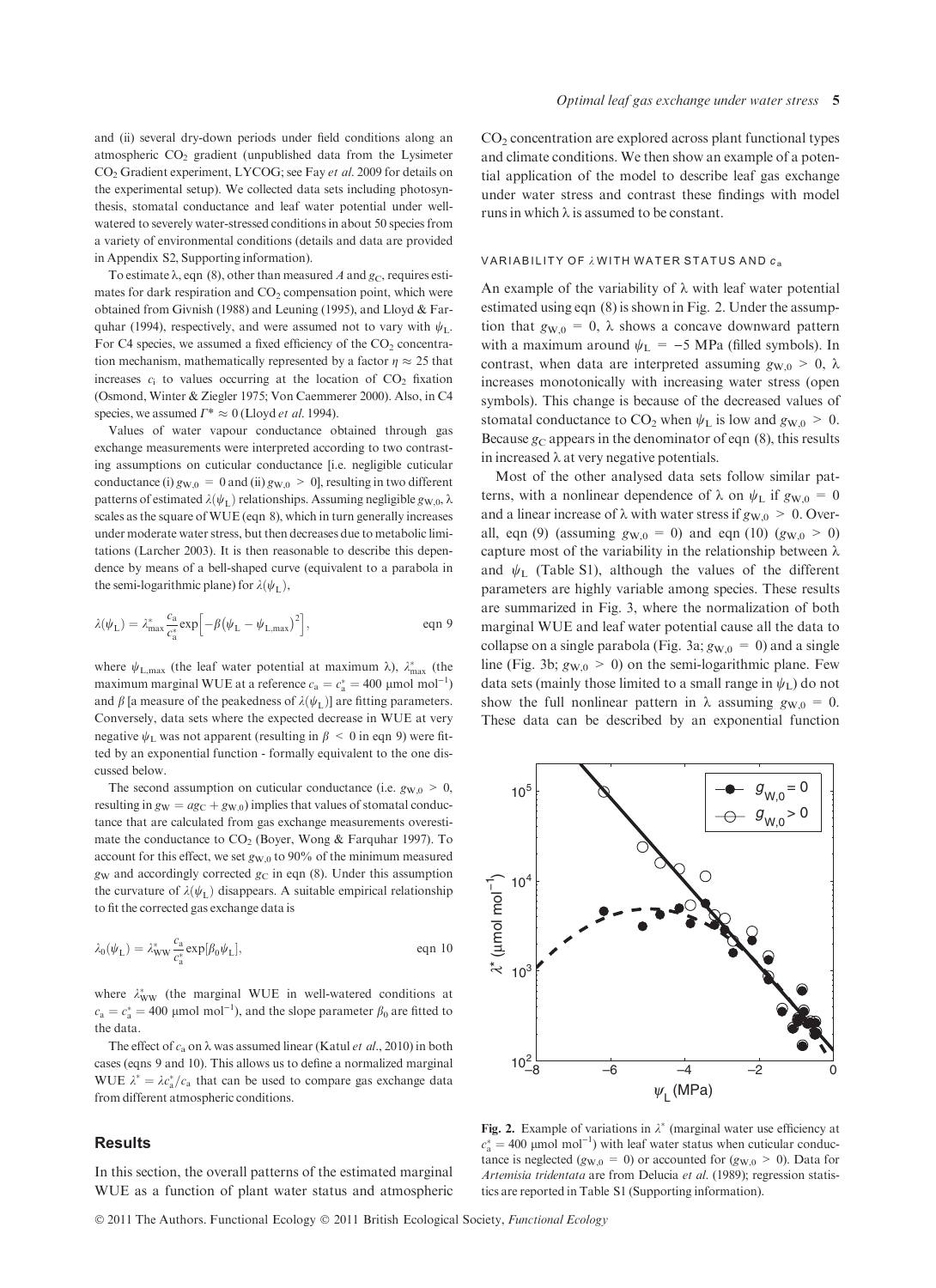

Fig. 3. Normalized marginal water use efficiency as a function of normalized leaf water potential  $\psi_L$ , when cuticular conductance is either (a) neglected  $(g_{W,0} = 0, \text{ eqn } 9)$  or (b) accounted for  $(g_{W,0} > 0, \text{ eqm } 9)$ eqn 10). In (a), data sets where  $\beta < 0$  are not shown; in the legend, A indicates arid, semiarid, and Mediterranean climates, W refers to wet and mesic climates.

formally similar to eqn (10) (see details in Table S1, Supporting information). When  $g_{W,0} > 0$ , few data sets exhibit a moderate decrease in  $\lambda$  with water stress (data points corresponding to  $\beta \psi_L > 0$  in Fig. 3b). In one data set (*Pinus* contorta, not considered in the following analyses), the decrease in  $\lambda$  at low  $\psi$ <sub>L</sub> is strong despite accounting for  $g_{W,0}$ . Similar patterns in  $\lambda$  are also found when we fit eqns (9) and (10) to  $\psi_s$  (for the few data sets that provide it) instead of  $\psi$ <sub>L</sub> (results not shown).

Figure 4 illustrates the compounded effects of leaf water potential and atmospheric  $CO<sub>2</sub>$  concentration on  $\lambda$  for two grassland species grown in the LYCOG experiment, the C3 forb Solidago canadensis and the C4 grass Sorghastrum nutans (only the case  $g_{W,0} > 0$  is shown). Interestingly, leaf water status has no significant effect in either species at any given  $CO<sub>2</sub>$  concentration (Table S1, Supporting information; Fig. 4a,b). In contrast, the effects of  $c<sub>a</sub>$  are significant and seem to be adequately captured by a linear function (eqns 9 and 10; Fig. 4c). Overall, the marginal WUE of the C3 S. canadensis is about one-third of that of the C4 S. nutans (Table S1, Supporting information).

The regression parameters from the fitting of eqns (9) and (10) were analysed to investigate the occurrence of general patterns in the  $\lambda(\psi_L)$  relationship driven by plant functional type and climatic conditions (arid and semiarid vs. mesic and wet conditions). In general, when  $g_{W,0} = 0$ ,  $\lambda_{\text{max}}^*$  is highest in conifers and lowest in Mediterranean evergreen species (Table 2). Except for deciduous trees, species from wet climates have higher  $\lambda_{\text{max}}^*$  than species in the same functional group from drier environments. The peakedness of the  $\lambda(\psi_{\text{I}})$ response,  $\beta$ , is lower in broadleaved trees than in herbs, grasses and conifers, and in general is lower under dry conditions. Leaf water potential at maximum  $\lambda$  tends to be more negative under dry conditions than under wet conditions. As a result,  $\beta$  and  $|\psi_{L,\text{max}}|$  are strongly and significantly negatively correlated both at the species and at the functional type level (Fig. 5).

When  $g_{W,0} > 0$ , some patterns in the values of  $\lambda$  in wellwatered conditions,  $\lambda_{WW}^*$ , and the slope of the regression of eqn (10),  $\beta_0$ , are also apparent (Fig. 6). As expected from the analytical relationship between  $\lambda$  and  $g_C$  (eqn 8),  $\lambda^*_{WW}$  is negatively correlated with the maximum measured stomatal conductance,  $g_{\text{C,WW}}$  (Fig. 6a). Also,  $\beta_0$  tends to be negatively correlated with  $g_{\text{C,WW}}$ , although this relationship is significant for conifers only (Fig. 6b,  $P < 0.05$ ). When looking at the functional type level, clear differences between wet and dry conditions emerge (Table 2; Fig. 6, insets).  $\lambda_{WW}^*$  is higher for plants grown under wet conditions than under dry conditions. The median slope  $\beta_0$  is negative for all functional types and water availability conditions, suggesting increased marginal WUE with increasing water stress. Except for conifers,  $\beta_0$  tends to be more negative under wet conditions than under



Fig. 4. Interacting effects of leaf water potential  $\psi_L$  and atmospheric CO<sub>2</sub> concentration  $c_a$  on the marginal water use efficiency  $\lambda$ , in (a) the C3 forb Solidago canadensis ( $\diamond$ ) and (b) the C4 grass Sorghastrum nutans (+), along with multiple regression of estimated  $\lambda$  using eqn (10) (see also Table S1, Supporting information). (c) Linear regression of  $\lambda$  averaged across leaf water potentials against  $c_a$ .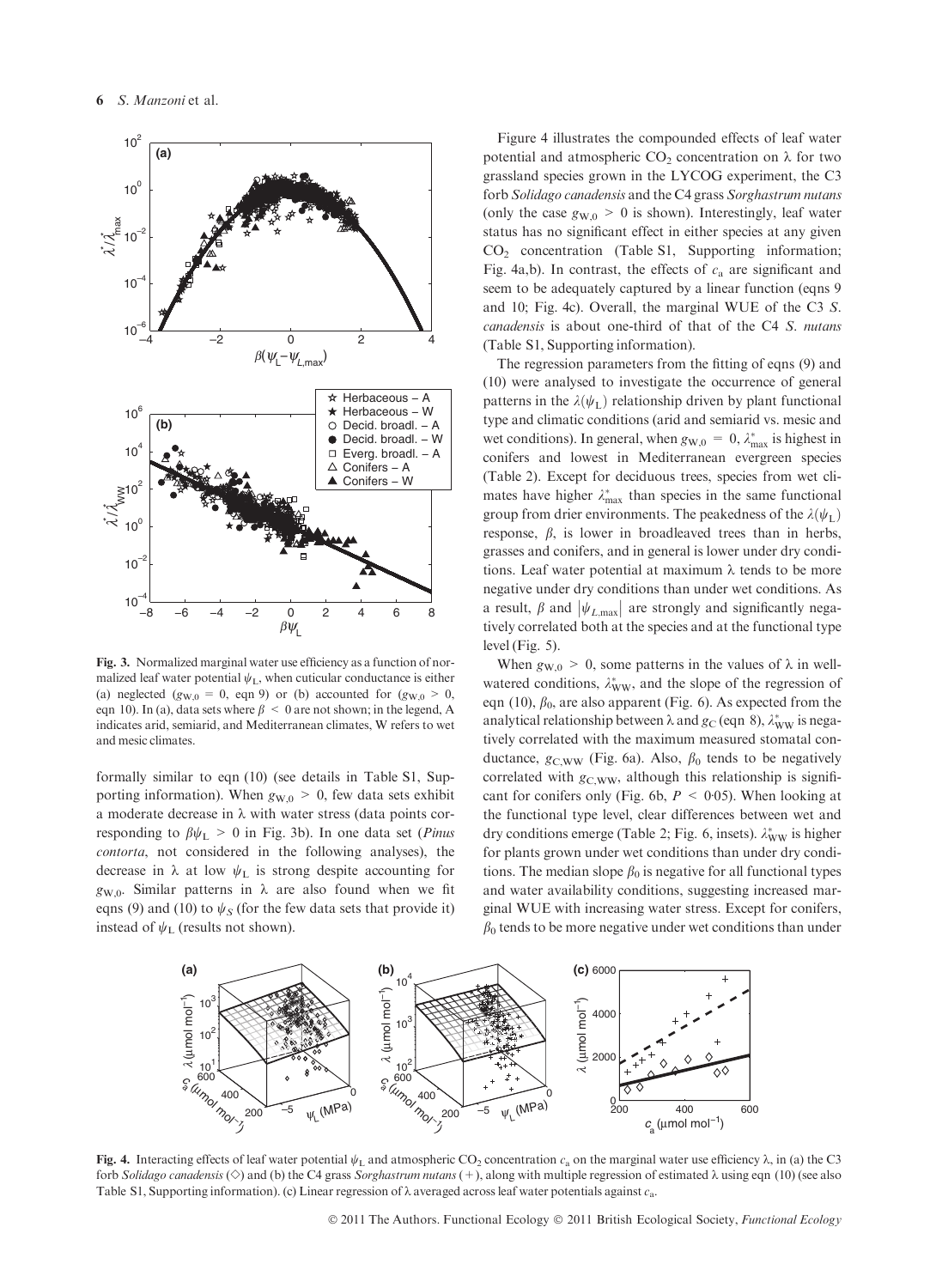Table 2. Medians of the regression parameters for eqns (9) and (10) grouped by plant functional type and water availability conditions (units as in Table 1)

| Plant<br>functional<br>type | Water<br>availability | $g_0 = 0$ (eqn 9)  |      |                 | $g_0 > 0$<br>$\left(\text{eqn } 10\right)$ |           |
|-----------------------------|-----------------------|--------------------|------|-----------------|--------------------------------------------|-----------|
|                             |                       | $\lambda_{\max}^*$ | β    | $\psi_{L, max}$ | $\lambda^*_{WW}$                           | $\beta_0$ |
| H                           | A $(\star)$           | 4442               | 0.37 | $-1.45$         | 536                                        | $-0.97$   |
|                             | $W(\star)$            | 5970               | 1.16 | $-1.32$         | 981                                        | $-1.26$   |
| D                           | A(0)                  | 3410               | 0.17 | $-3.69$         | 279                                        | $-1.06$   |
|                             | $W(\bullet)$          | 2912               | 0.78 | $-1.85$         | 349                                        | $-1.62$   |
| E                           | $A(\Box)$             | 1755               | 0.12 | $-2.77$         | 1211                                       | $-0.13$   |
| C                           | $A(\Delta)$           | 6613               | 0.32 | $-2.29$         | 664                                        | $-1.56$   |
|                             | $W(\triangle)$        | 6944               | 0.98 | $-1.40$         | 4615                                       | $-0.56$   |

H, forbs and grasses; D, deciduous trees and shrubs; E, evergreen trees and shrubs; C, conifers; A, arid, semiarid, and Mediterranean climates; W, wet and mesic climates. Symbols in parentheses are used in Figs 3, 5 and 6.



Fig. 5. Relationship between the parameter  $\beta$  and the absolute value of the leaf water potential at maximum  $\lambda$ ,  $|\psi_{L,\text{max}}|$  (eqn 9) for all species (main plot;  $R = -0.79$ ,  $P < 0.001$ ; see also Table S1, Supporting information) or median values for species aggregated in functional types and climatic conditions (inset;  $R = -0.87$ ,  $P < 0.05$ ; see also Table 2). Solid lines are type II linear regressions of the data points. Symbols as in Fig. 3.

dry conditions. Mediterranean evergreen broadleaved trees have less negative  $\beta_0$  than other functional types.

## MODEL APPLICATION TO HELIANTHUS ANNUUS

As a case study, the effects of different  $\lambda(\psi_L)$  on modelled leaf gas exchange rates are considered. Using the function  $\lambda(\psi_{\text{I}})$ estimated from a single experiment (Tezara, Driscoll & Lawlor 2008), we modelled leaf gas exchange rates as a function of  $\psi_L$ , and compared the results with independent data from different H. annuus cultivars grown in a range of environmental



Fig. 6. Correlations between  $\lambda_{WW}^*$  and  $\beta_0$  (eqn 10; Table S1, Supporting information), and maximum stomatal conductance,  $g_{C,WW}$ , for all species (main panels), or median values for species aggregated in functional types and climatic conditions (insets; see also Table 2). In panel (a), lines indicate the theoretical relationship  $\lambda_{\rm WW}^*(g_{\rm C,WW})$ (eqn 8), for  $A_{WW}$  increasing from 5 to 35 µmol m<sup>-2</sup> s<sup>-1</sup> (from bottom to top); in panel (b), the solid line is the linear least square regressions for conifers. Symbols as in Fig. 3.

conditions (Fig. 7). Photosynthesis, stomatal conductance and  $c_i/c_a$  computed from eqns (6) and (7) (without any further adjustment) are shown as solid lines in Fig. 7b,c. The models based on the two different parameterizations of  $\lambda(\psi_L)$  (eqns 9 and 10) correctly describe the decrease of  $A$  and  $g_C$ , as well as the decrease and subsequent increase of internal  $CO<sub>2</sub>$  as the leaf undergoes increasingly stressful conditions. In contrast, when  $\lambda$  is assumed to be constant and equal to the marginal WUE in well-watered conditions ( $\lambda_{WW}$ , dashed line), A and  $g_C$  were strongly overestimated, and the observed nonlinear pattern of  $c_i/c_a$  with  $\psi_L$  was not captured.

# **Discussion**

## VARIABILITY OF MARGINAL WATER USE EFFICIENCY

Cowan & Farquhar (1977, p. 486) visualize  $\lambda$  as 'a parameter which varies over periods which are significant in terms of the

© 2011 The Authors. Functional Ecology © 2011 British Ecological Society, *Functional Ecology*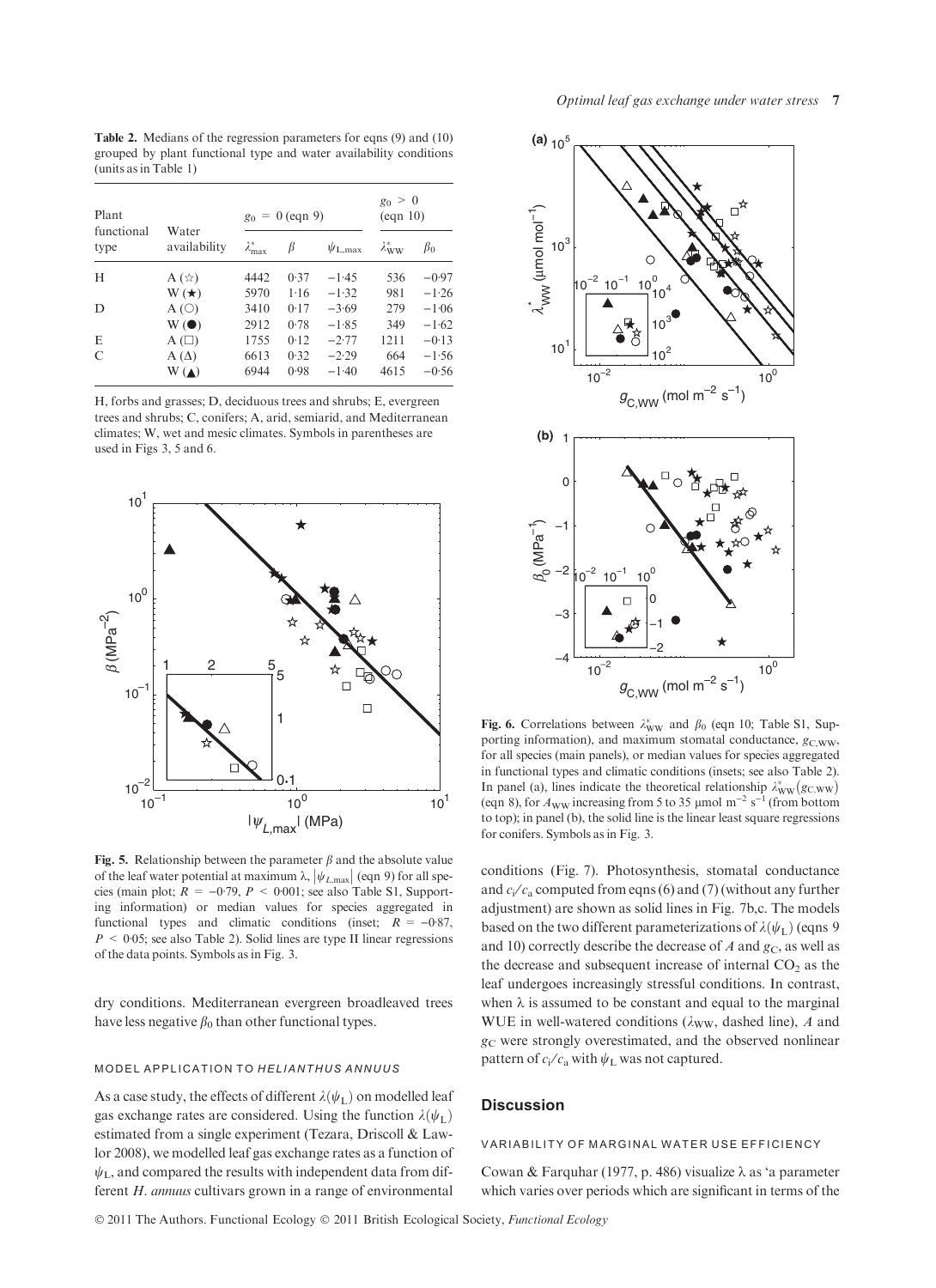## 8 S. Manzoni et al.

relative growth and ontogenetic development of a plant, and is affected also by changes in the water relations insofar as they are determined by the state of water in the ground'. Optimal control theory, consistently with the above view, predicts that  $\lambda$  should change in time when the constraint to the optimization (e.g. water availability) changes depending on the control variable itself (e.g. stomatal conductance) (Luenberger 1979). Stomatal optimization theory predicts that  $\lambda$ increases under water stress because of increased risk of tissue damage (Cowan 1982; Mäkelä, Berninger & Hari 1996). These theoretical results were obtained under strong simplifying assumptions regarding the stochastic nature of rainfall (which plays a role in the formulation of the optimization problem) and neglected cuticular conductance and metabolic limitations to photosynthesis because of water stress. More recently,  $\lambda$  was related to soil water availability through plant hydraulic constraints (Konrad, Roth-Nebelsick & Grein 2008), or assuming a power law scaling with  $\psi_S$  (Schymanski et al. 2009).

Instead of predicting (or assuming) a priori the changes in  $\lambda$ along water availability gradients, here we estimated a 'macroscopic' marginal WUE from observations, thus implicitly accounting for all physiological effects of water availability on photosynthesis and transpiration. A similar approach has been adopted to explore the variations of  $\lambda$  across biomes (Lloyd et al., 1994), over a range of wet to dry climates (Palmroth et al. 1999), during a growing season (Hari & Mäkelä 2003), and in response to  $CO<sub>2</sub>$  enrichment (Katul et al., 2010), and water stress (Grieu, Guehl & Aussenac 1988). Fewer works have focused on changes in  $\lambda$  during ontogeny. Buckley (2008) assumed that the marginal WUE changes at this time-scale in concert with marginal nitrogen and light use efficiencies, thus implying that  $\lambda$  must increase under elevated  $c_a$ . Here, we focus on drought-related changes in  $\lambda$ . We cannot investigate long-term changes in  $\lambda$  because of slowly evolving climatic conditions during growth, because most of the available data are obtained from potted plants grown under controlled conditions until the initiation of the experimental drought.

We also neglected the potential contribution of direct hydraulic limitations on  $g_C$  (i.e. we assumed that  $g_C$  effectively acts as a free control variable). This could be expected to be critical in our analysis, since  $g_C$  could be bound to lowerthan-optimal values as transpiration reaches the cavitation threshold because of strictly hydraulic limitations (Buckley 2005). Indeed, a model based on the assumption that  $\lambda$  should reflect the maximum transpiration rate allowed by the soil– leaf hydraulic system has been recently proposed (Konrad, Roth-Nebelsick & Grein 2008). Nevertheless, while hydraulic constraints are certainly involved in the regulation of  $g<sub>C</sub>$ , it should also be taken into account that evolution selected for a coordinated response of both plant tissues and stomata, resulting in simultaneous decrease of plant and stomatal conductances as the soil dries (Sperry 2000; Brodribb et al. 2003). This coordinated change (as opposed to  $g_S \rightarrow L$  driving  $g_C$ ) allows us to model  $g_C$  as a free control variable even in the presence of some degree of cavitation. It is true, however, that in extreme cases where runaway cavitation occurs  $g_C$  cannot be considered anymore a free control variable. In such cases (likely seldom occurring in the data sets used because of mild vapor pressure deficit), our estimates of  $\lambda$  would be overestimated, as they would reflect suboptimal conditions (e.g.  $g_C$ lower than the optimal one) (Buckley 2005).

#### Changes in  $\lambda$  assuming negligible cuticular conductance

In contrast to previous studies on  $\lambda$ , we considered two alternative assumptions for cuticular conductance to water vapour  $(g_{W,0})$ : (i) a perfectly regulated stomatal conductance (i.e.  $g_{W,0} = 0$ ), and (ii) a non-zero water losses through the cuticle ( $g_{W,0} > 0$ ). When assuming  $g_{W,0} = 0$ , we found an increase in  $\lambda$  under mild water stress, followed by a decrease under severe water stress (Fig. 3a). The complete nonlinear pattern appears when gas exchange is sampled throughout the dry-down, including severe water limitation. The nonlinear pattern may explain why others have reported different responses of  $\lambda$  to water stress. Some studies estimated an increase in  $\lambda$  with  $\psi_L$  or decreasing soil water (Hall & Schulze 1980; Berninger & Hari 1993; Thomas, Eamus & Bell 1999; Kolari, Nikinmaa & Hari 2008), and others a decrease (Farquhar, Schulze & Kuppers 1980b), or no significant response (Xu & Baldocchi 2003). In one case, a nonlinear, concave response similar to the results in Fig. 3a was found (Grieu, Guehl & Aussenac 1988). In addition, modelling studies have shown that  $\lambda$  must increase when soil water decreases to capture observed trends in gas exchange (Schymanski et al. 2008, 2009) and wood isotopic composition (Arneth et al. 2002).

Recalling that  $\lambda \sim WUE^2$  (eqn 8), the observed decline under severe stress is not surprising. A decrease in WUE is in fact expected because internal (metabolic and diffusive) limitations on photosynthesis become predominant over stomatal control (Tezara et al. 1999; Lawlor et al., 2009). The result is the frequently observed concave relationship between WUE and leaf water potential (Delucia & Heckathorn 1989; Ni & Pallardy 1991; Kalapos, Van Den Boogaard & Lambers 1996; Medrano, Flexas & Galmes 2009). Analogously, the nonlinear shape of  $\lambda(\psi_I)$  shown in Fig. 3a suggests that a transition from stomatal control on photosynthesis (increasing  $\lambda$ ) to internal controls (decreasing  $\lambda$ ) occurs around  $\psi_{L,max}$ . The parameter  $\lambda_{max}$  can thus be interpreted as a normalized measure of the maximum WUE that is achieved during the transition from well-watered to water-stressed conditions. It should be noted, however, that gas exchange measurements have traditionally been interpreted assuming  $g_{W,0} = 0$  and the estimated WUE are affected by this assumption.

# Changes in  $\lambda$  assuming non-negligible cuticular conductance

Observations suggest that in general  $g_{W,0}$  is different from zero (Kerstiens 1996; Boyer, Wong & Farquhar 1997; Larcher 2003), resulting in patterns in  $\lambda$  that are different from the case  $g_{W,0} = 0$ . Specifically, the concavity observed when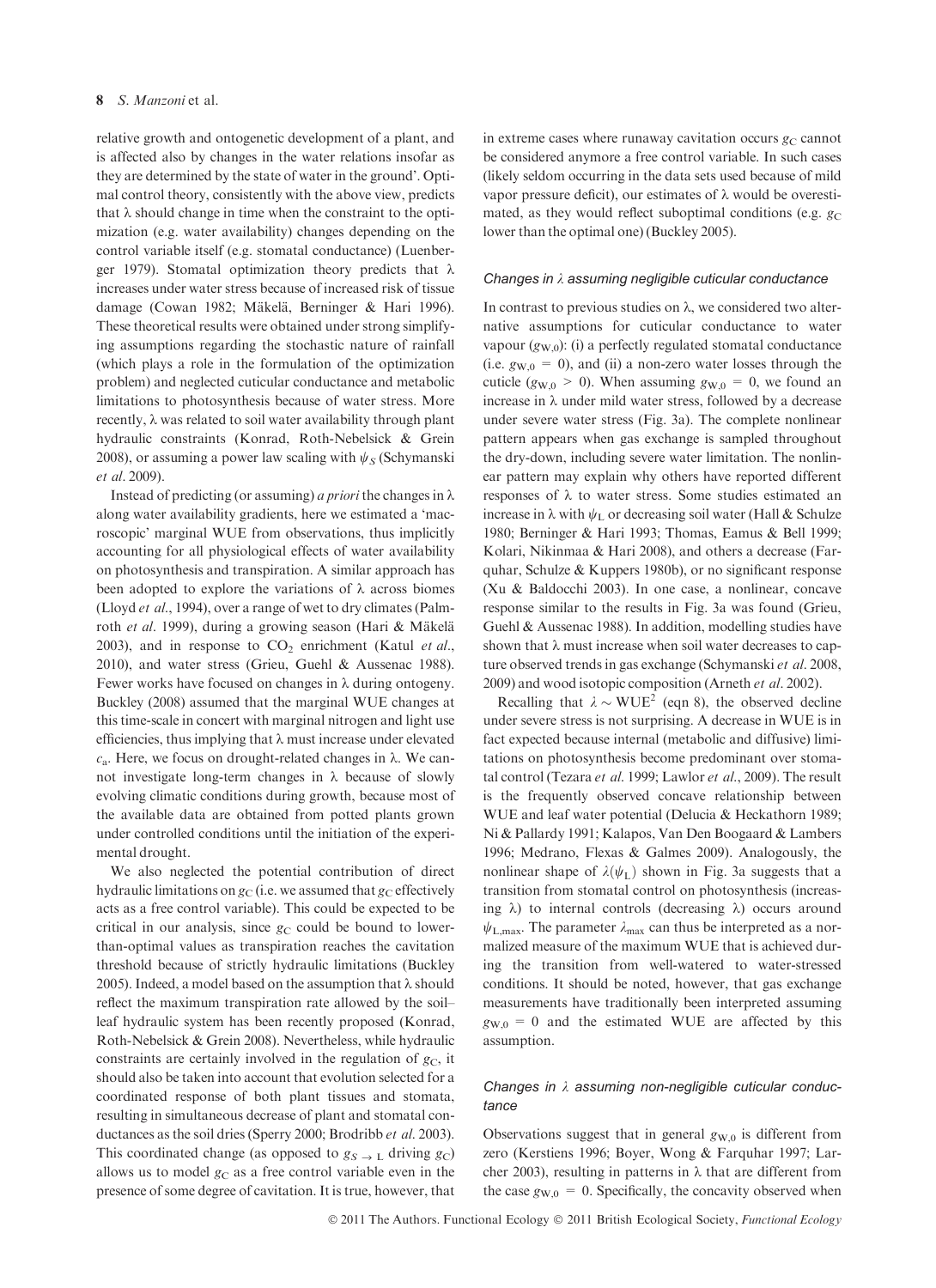

Fig. 7. Leaf biochemical and physiological responses to water stress (in terms of  $\psi_L$ ) in *Helianthus annuus* under light-saturated conditions (i.e.  $a_1 = V_{c,\text{max}}$ ). (a) Rate of photosynthesis and maximum carboxylation rate (inset), both expressed as a fraction of maximum ( $V_{c,\text{max}}$  data are estimated from published  $A - c_i$  curves,  $V_{c,\text{max}} = 90 \times \exp (\psi_L/1.7)^{2.3}, R^2 = 0.96$ ; (b) stomatal conductance; (c) ratio of internal to atmospheric  $CO<sub>2</sub>$  concentrations (data points computed using eqn 7 from Farquhar et al., 1982). Model results are obtained using eqns (6) and (7) (and setting a minimum  $g_C$ where  $A \le 0$ , the empirical function  $a_1 = V_{c,\text{max}}(\psi_L)$  from panel (a), and different formulations for  $\lambda(\psi_L)$ , as detailed in the legend. Gas exchange data are from Gimenez, Mitchell & Lawlor (1992), Tezara et al. (1999) and Tezara, Driscoll & Lawlor (2008) ( $\bullet$ ,  $\Delta$  and  $\circ$ , respectively).

assuming  $g_{W,0} = 0$  disappears and  $\lambda$  increases monotonically with more negative  $\psi_L$ . The monotonic increase of  $\lambda$  found under this assumption is consistent with previous theoretical predictions based on perfect stomatal control. Hence, correcting the gas exchange data with  $g_{W,0} > 0$  to obtain an estimate of the 'true' stomatal conductance allows recovering the shape of  $\lambda(\psi_L)$  predicted by optimization theory. The specific assumption on  $g_{W,0}$  is thus critical to test the optimality hypothesis along gradients of water availability. Both formulations, however, yield realistic simulations of water status effects on leaf gas exchange (Fig. 7).

## Atmospheric  $CO<sub>2</sub>$  and other sources of variability

The marginal WUE was found to increase along a gradient of  $c_a$  from  $\sim$ 250 to  $\sim$ 500 µmol mol<sup>-1</sup> (Fig. 4), in agreement with previous studies (Arneth et al. 2002; Buckley 2008; Katul et al., 2010). This pattern is also consistent with the higher WUE often found under elevated  $CO<sub>2</sub>$  (Anderson et al. 2001; Polley, Johnson & Derner 2002).

Part of the variability in  $\lambda$  is caused by other factors in addition to  $\psi$ <sub>I</sub> and  $c_3$ . Natural fluctuations in leaf physiology and biochemistry, light environment, and nutrient availability during canopy development may contribute to leaf-to-leaf and temporal variability in  $\lambda$  (the coefficient of variation of  $\lambda$ for a given  $\psi_L$  is in the range 0.2–0.9 for the LYCOG data). As a consequence, hypothesized effects of atmospheric  $CO<sub>2</sub>$ and leaf water status on  $\lambda$  emerge only in an ensemble average sense under field conditions. That is, leaf-scale dynamics on average follow the patterns described by eqns (9) and (10), but  $\lambda$  of individual leaves may vary widely (Fig. 4). Similar results have been found in a pine forest at ambient and elevated CO<sub>2</sub> concentrations, where the coefficient of variation of  $\lambda$  was about 0.4 (Katul et al., 2010).

# EFFECTS OF PLANT FUNCTIONAL TYPE AND CLIMATE ON  $\lambda(\psi_L)$

The parameters of the  $\lambda(\psi_L)$  curves are highly species-specific (Table S1, Supporting information); however, when grouped by plant functional type and climate, some patterns do emerge (Figs 5 and 6; Table 2). In general, conifers have higher  $\lambda_{\text{max}}^*$  and  $\lambda_{\text{WW}}^*$  than other functional types in any given climate. At the opposite end of the spectrum, deciduous broadleaved trees have lower  $\lambda_{\text{max}}^*$  and  $\lambda_{\text{WW}}^*$  than most functional types, excluding evergreen Mediterranean broadleaved species that have even lower  $\lambda_{\max}^*$ . Moreover, for a given functional type,  $\lambda_{\text{max}}^*$  and  $\lambda_{\text{WW}}^*$  tend to be higher for plants grown under wet conditions than under dry conditions. Our results can be compared with some of the biome-level estimates of  $\lambda$ reported by Lloyd & Farquhar (1994), in particular for biomes characterized by relatively uniform plant functional types. For conifers and grasses (in mesic or wet climates), we found median  $\lambda_{\text{WW}}^* \approx 4600$  and 1000 µmol mol<sup>-1</sup>, respectively (Table 2), which compare relatively well with  $\lambda \approx 4000$ and 1430  $\mu$ mol mol<sup>-1</sup> calculated by Lloyd & Farquhar (1994). In contrast, our estimates of  $\lambda_{\rm WW}^*$  for rice and broadleaved deciduous trees (Table S1, Supporting information) are, respectively, higher and lower than the values reported by Lloyd & Farquhar (1994), likely because of intraspecific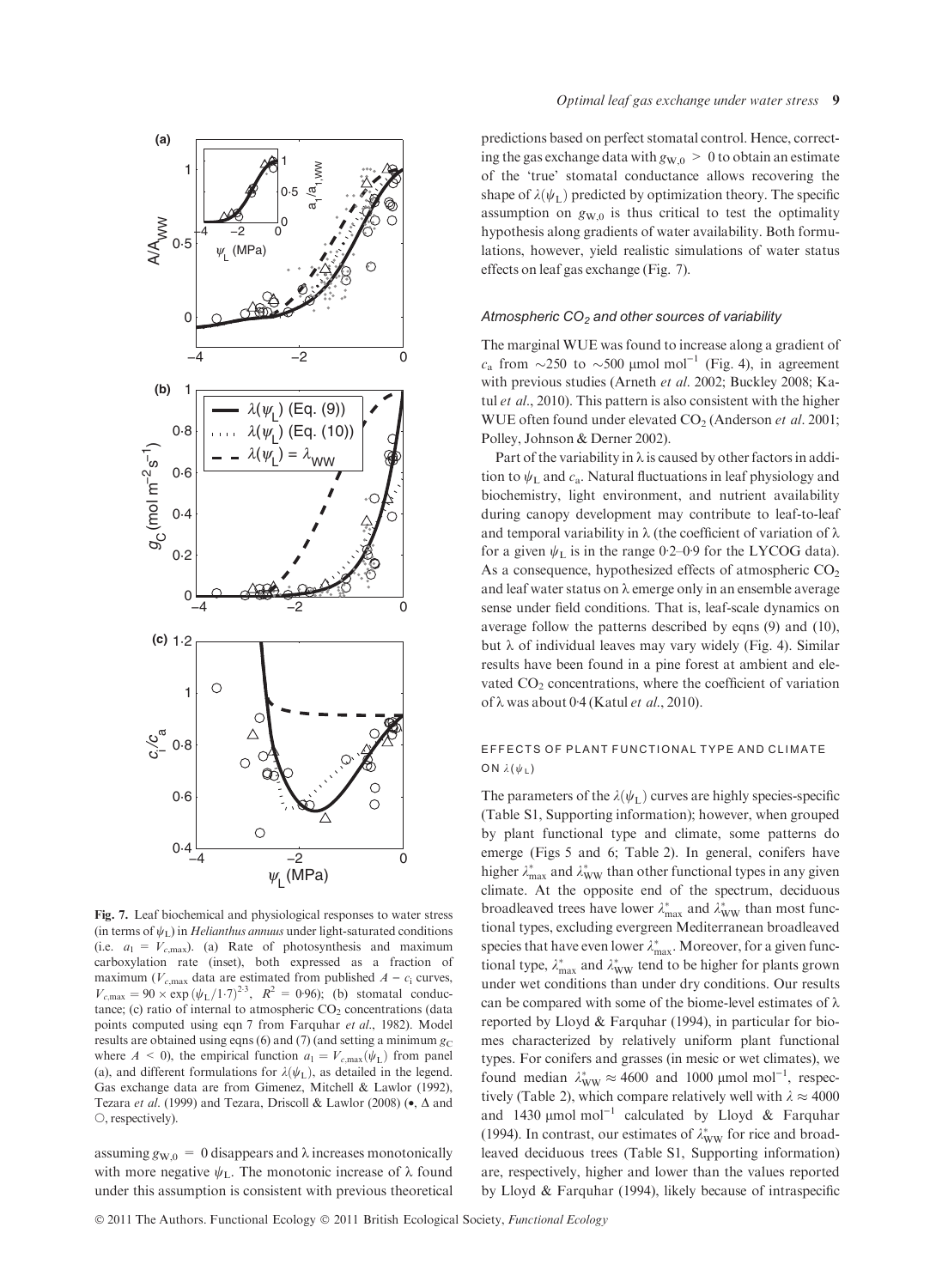and climatic differences. Lower  $\lambda$  under dry conditions is also consistent with the less conservative water use strategies (low WUE) employed by annuals and shrubs from arid ecosystems to achieve competitive advantages in face of limited water availability (DeLucia & Heckathorn 1989, Delucia & Schlesinger 1991) as opposed to more conservative water use (high WUE) in drought-sensitive species from mesic ecosystems. The variability of the parameters in the  $\lambda(\psi_{\text{I}})$  curves across species can thus be interpreted as the long-term result of competition strategies, while the shape of  $\lambda(\psi_L)$  describes the responses of a single species to short-term changes in water availability.

The median of  $\psi_{L,\text{max}}$  for a given functional type is more negative under dry than under wet growing conditions (Fig. 5; Table 2). This suggests that the maximum WUE in dry climates is achieved at relatively lower water availabilities than in wet climates, possibly because of higher drought resistance and delayed effects of water stress on the photosynthetic machinery in drought-adapted species. In contrast, conifers and deciduous broadleaved trees growing in mesic ecosystems tend to transition from stomatal to internal limitations at less negative leaf water potential (Larcher 2003). The  $\psi_{\text{L,max}}$  in herbaceous species from dry climates is less negative than in other functional groups, suggesting low drought resistance, while drought avoidance (e.g. dormancy or short growing period coincident with the rainy season) could be a more effective strategy under such conditions (Snyman, Venter & Vanrensburg 1997; Larcher 2003). It is also interesting to note that, in all functional types, species from dry ecosystems are characterized by lower curvature of  $\lambda(\psi_L)$  (i.e. lower  $\beta$ ; see Fig. 5) than species from wet ecosystems, indicating relatively small changes in WUE under water stress. The resulting negative correlation between  $|\psi_{L,\text{max}}|$  and  $\beta$  thus hints at a consistent pattern of high drought resistance and small changes in WUE in species growing under dry conditions, as opposed to low resistance and large changes in WUE in species adapted to more mesic conditions.

## **Conclusions**

We analysed leaf gas exchange observations under wellwatered to water-limited conditions to test the hypothesis that the marginal WUE,  $\lambda$ , increases with water stress. We first assumed that plants can perfectly control water losses (i.e. we neglected cuticular water losses). Under this assumption,  $\lambda$ was found to increase under mild water stress as previously hypothesized, while it decreased under severe water stress due to stronger internal limitations to photosynthesis, differently from predictions by previous theoretical work. In contrast, when considering cuticular conductance,  $\lambda$  increases monotonically with decreasing water availability, consistently with optimization theory. The parameters that describe the empirical  $\lambda(\psi_L)$  relationships are species-specific, but significant patterns emerge when species are grouped according to functional type and climate, allowing us to interpret changes in marginal WUE in terms of plant strategies to cope with water stress.

Our results highlight the need to revise optimality models of gas exchange by accounting for leaf internal limitations under water stress and the presence of water loss pathways that cannot be controlled by stomata. As a next step, leaf water potential is being included in a dynamic manner, by coupling transpiration to soil moisture and atmospheric conditions (Manzoni et al. 2010). By adding the indirect effects of stomatal conductance on leaf (and canopy) gas exchange and energy balance the optimization problem becomes more complicated (as also explained in Appendix S1, Supporting information), precluding explicit analytical solutions (Buckley, Miller & Farquhar 2002; Schymanski et al. 2009). Despite this increased complexity, this coupled model allows testing the optimality hypothesis at the canopy scale and describing vegetation dynamics under field conditions.

# Acknowledgements

This research was partially supported by the U.S. Department of Agriculture (USDA grant 58-6206-7-029), by the United States Department of Energy (DOE) through the Office of Biological and Environmental Research (BER) Terrestrial Carbon Processes (TCP) program (FACE and NICCR grants: DE-FG02-95ER62083, DE-FC02-06ER64156), and by the National Science Foundation (NSF-EAR 0628342, NSF-EAR 0635787). A.P. gratefully acknowledges the support of the Landolt & Cie visiting Chair 'Innovative strategies for a sustainable future' at the École Polytechnique Fédérale de Lausanne (EPFL), Lausanne, Switzerland. We also thank Susan Schwinning and Danielle Way for their comments to an earlier version of the manuscript, and Stan Schymanski and an anonymous reviewer for their constructive critiques.

## References

- Anderson, L.J., Maherali, H., Johnson, H.B., Polley, H.W. & Jackson, R.B. (2001) Gas exchange and photosynthetic acclimation over subambient to elevated  $CO<sub>2</sub>$  in a C-3-C-4 grassland. Global Change Biology, 7, 693–707.
- Arneth, A., Lloyd, J., Santruckova, H., Bird, M., Grigoryev, S., Kalaschnikov, Y.N., Gleixner, G. & Schulze, E.D. (2002) Response of central Siberian Scots pine to soil water deficit and long-term trends in atmospheric  $CO<sub>2</sub>$  concentration. Global Biogeochemical Cycles, 16, 1005.
- Berninger, F. & Hari, P. (1993) Optimal regulation of gas-exchange evidence from field data. Annals of Botany, 71, 135–140.
- Boyer, J.S., Wong, S.C. & Farquhar, G.D. (1997)  $CO<sub>2</sub>$  and water vapor exchange across leaf cuticle (epidermis) at various water potentials. Plant Physiology, 114, 185–191.
- Brodribb, T.J., Holbrook, N.M., Edwards, E.J. & Gutierrez, M.V. (2003) Relations between stomatal closure, leaf turgor and xylem vulnerability in eight tropical dry forest trees. Plant Cell and Environment, 26, 443–450.
- Buckley, T.N. (2005) The control of stomata by water balance. New Phytologist, 168, 275–291.
- Buckley, T.N. (2008) The role of stomatal acclimation in modelling tree adaptation to high CO<sub>2</sub>. Journal of Experimental Botany, 59, 1951-1961.
- Buckley, T.N., Miller, J.M. & Farquhar, G.D. (2002) The mathematics of linked optimisation for water and nitrogen use in a canopy. Silva Fennica, 36, 639–669.
- Buckley, T.N., Mott, K.A. & Farquhar, G.D. (2003) A hydromechanical and biochemical model of stomatal conductance. Plant Cell and Environment, 26, 1767–1785.
- Collatz, G.J., Ball, J.T., Grivet, C. & Berry, J.A. (1991) Physiological and environmental-regulation of stomatal conductance, photosynthesis and transpiration – a model that includes a laminar boundary-layer. Agricultural and Forest Meteorology, 54, 107–136.
- Cowan, I. (1977) Stomatal behavior and environment. Advances in Botanical Research, 4, 117–228.
- Cowan, I. (1982) Regulation of water use in relation to carbon gain in higher plants. Physiological Plant Ecology II. Water Relations and Carbon Assimilation (ed. O.E. Lange, P.S. Nobel, C.B. Osmond & H. Ziegler), pp. 589–614. Springer-Verlag, Berlin.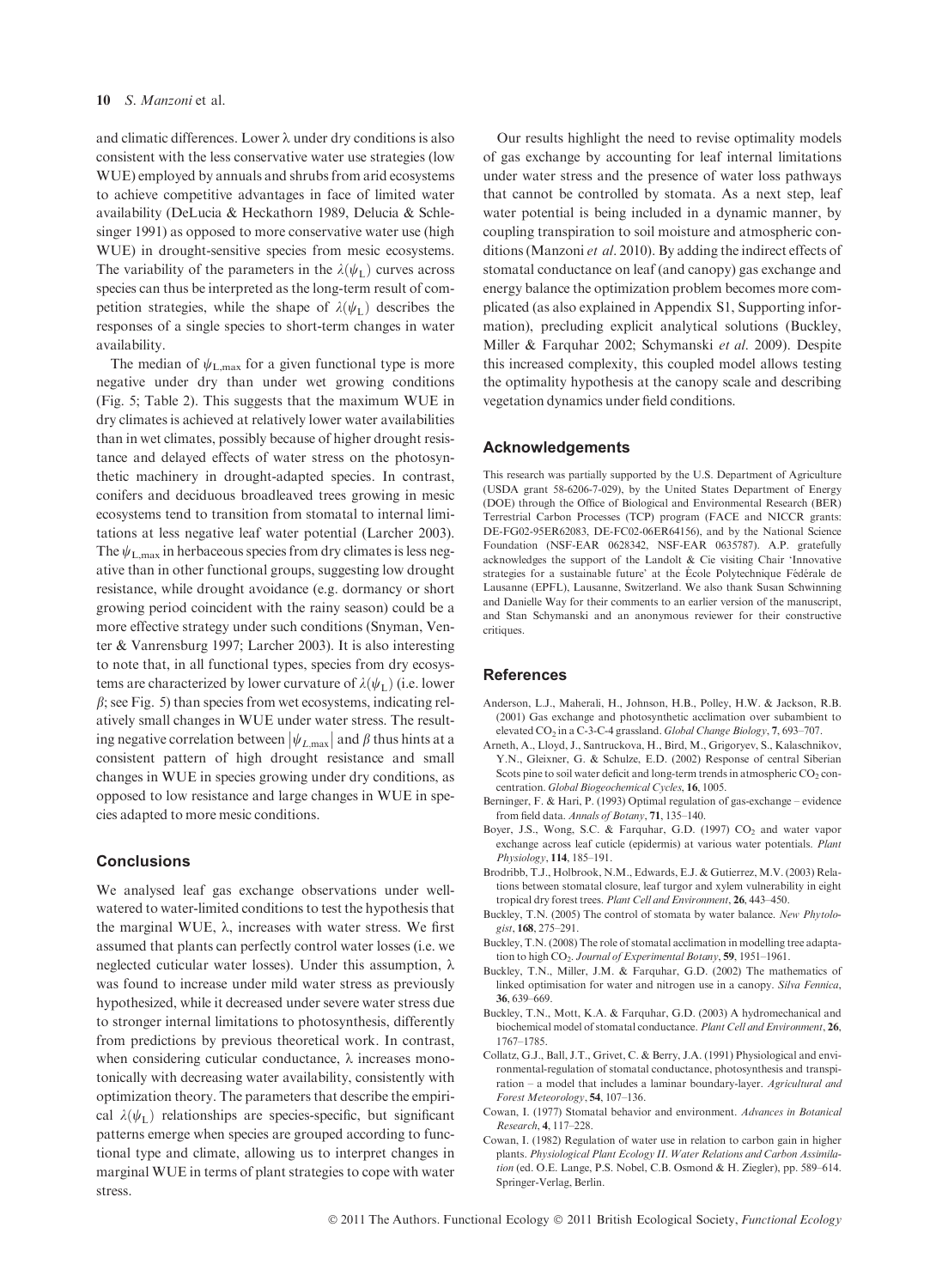- Cowan, I. (1986) Economics of carbon fixation in higher plants. On the Economy of Plant Form and Function (ed. T.J. Givnish), pp. 133–170. Cambridge University Press, Cambridge.
- Cowan, I. & Farquhar, G.D. (1977) Stomatal function in relation to leaf metabolism an environment. Integration of Activity in the Higher Plants. Symposia of the Society of Experimental Biology (ed. D.H. Jennings), pp. 471–505. Cambridge University Press, Cambridge.
- Daly, E., Porporato, A. & Rodriguez-Iturbe, I. (2004) Coupled dynamics of photosynthesis, transpiration, and soil water balance. Part I: Upscaling from hourly to daily level. Journal of Hydrometeorology, 5, 546–558.
- Delucia, E.H. & Heckathorn, S.A. (1989) The effect of soil drought on wateruse efficiency in a contrasting Great-Basin desert and Sierran montane species. Plant Cell and Environment, 12, 935–940.
- Delucia, E.H. & Schlesinger, W.H. (1991) Resource-use efficiency and drought tolerance in adjacent Great-Basin and Sierran plants. Ecology, 72, 51–58.
- Dewar, R.C. (2002) The Ball-Berry-Leuning and Tardieu-Davies stomatal models: synthesis and extension within a spatially aggregated picture of guard cell function. Plant Cell and Environment, 25, 1383–1398.
- Du, Y.C., Kawamitsu, Y., Nose, A., Hiyane, S., Murayama, S., Wasano, K. & Uchida, Y. (1996) Effects of water stress on carbon exchange rate and activities of photosynthetic enzymes in leaves of sugarcane (Saccharum sp). Australian Journal of Plant Physiology, 23, 719–726.
- Farquhar, G.D., Caemmerer, S.V. & Berry, J.A. (1980a) A biochemical-model of photosynthetic  $CO<sub>2</sub>$  assimilation in leaves of C-3 species. Planta 149, 78– 90.
- Farquhar, G.D., Schulze, E.D. & Kuppers, M. (1980b) Responses to humidity by stomata of Nicotiana glauca L and Corylus avellana L are consistent with the optimization of carbon-dioxide uptake with respect to water-loss. Australian Journal of Plant Physiology, 7, 315–327.
- Farquhar, G.D. & Sharkey, T.D. (1982) Stomatal conductance and photosynthesis. Annual Review of Plant Physiology and Plant Molecular Biology, 33, 317–345.
- Fay, P.A., Kelley, A.M., Procter, A.C., Hui, D., Jin, V.L., Jackson, R.B., Johnson, H.B. & Polley, H.W. (2009) Primary productivity and water balance of grassland vegetation on three soils in a continuous  $CO<sub>2</sub>$  gradient: initial results from the lysimeter CO<sub>2</sub> gradient experiment. *Ecosystems*, 12, 699– 714.
- Fites, J.A. & Teskey, R.O. (1988) CO<sub>2</sub> and water-vapor exchange of Pinus taeda in relation to stomatal behavior - Test of an optimization hypothesis. Canadian Journal of Forest Research-Revue Canadienne De Recherche Forestiere, 18, 150–157.
- Friend, A.D. (1995) PGEN an integrated model of leaf photosynthesis, transpiration, and conductance. Ecological Modelling, 77, 233–255.
- Galmes, J., Medrano, H. & Flexas, J. (2007) Photosynthetic limitations in response to water stress and recovery in Mediterranean plants with different growth forms. New Phytologist, 175, 81–93.
- Gao, Q., Zhao, P., Zeng, X., Cai, X. & Shen, W. (2002) A model of stomatal conductance to quantify the relationship between leaf transpiration, microclimate and soil water stress. Plant Cell and Environment, 25, 1373–1381.
- Ghannoum, O. (2009) C-4 photosynthesis and water stress. Annals of Botany, 103, 635–644.
- Gimenez, C., Mitchell, V.J. & Lawlor, D.W. (1992) Regulation of photosynthetic rate of two sunflower hybrids under water-stress. Plant Physiology, 98, 516–524.
- Givnish, T.J. (1988) Adaptation to sun and shade a whole-plant perspective. Australian Journal of Plant Physiology, 15, 63–92.
- Grieu, P., Guehl, J.M. & Aussenac, G. (1988) The effects of soil and atmospheric drought on photosynthesis and stomatal control of gas-exchange in three coniferous species. Physiologia Plantarum, 73, 97–104.
- Hall, A.E. & Schulze, E.D. (1980) Stomatal response to environment and a possible interrelation between stomatal effects on transpiration and  $CO<sub>2</sub>$  assimilation. Plant Cell and Environment, 3, 467–474.
- Hari, P. & Mäkelä, A. (2003) Annual pattern of photosynthesis in Scots pine in the boreal zone. Tree Physiology, 23, 145–155.
- Hari, P., Mäkelä, A. & Pohja, T. (2000) Surprising implications of the optimality hypothesis of stomatal regulation gain support in a field test. Australian Journal of Plant Physiology, 27, 77–80.
- Hari, P., Mäkelä, A., Korpilahti, E. & Holmberg, M. (1986) Optimal control of gas exchange. Tree Physiology, 2, 169–175.
- Hsiao, T.C. (1973) Plant responses to water stress. Annual Review of Plant Physiology and Plant Molecular Biology, 24, 519–570.
- Kalapos, T., Van Den Boogaard, R. & Lambers, H. (1996) Effect of soil drying on growth, biomass allocation and leaf gas exchange of two annual grass species. Plant and Soil, 185, 137-149.
- Katul, G., Palmroth, S. & Oren, R. (2009) Leaf stomatal responses to vapour pressure deficit under current and  $CO<sub>2</sub>$ -enriched atmosphere explained by the economics of gas exchange. Plant Cell and Environment, 32, 968–979.
- Katul, G., Manzoni, S., Palmroth, S. & Oren, R. (2010) A stomatal optimization theory for gas exchange in ambient and enriched CO2 atmosphere. Annals of Botany, 105, 431–442.
- Kerstiens, G. (1996) Cuticular water permeability and its physiological significance. Journal of Experimental Botany, 47, 1813–1832.
- Kolari, P., Nikinmaa, E. & Hari, P. (2008) Photosynthesis and drought. Boreal Forest and Climate Change (eds P. Hari & L. Kulmala), pp. 256–262. Springer, Berlin.
- Konrad, W., Roth-Nebelsick, A. & Grein, M. (2008) Modelling of stomatal density response to atmospheric CO<sub>2</sub>. Journal of Theoretical Biology, 253, 638–658.
- Laio, F., Porporato, A., Ridolfi, L. & Rodriguez-Iturbe, I. (2001) Plants in water-controlled ecosystems: active role in hydrologic processes and response to water stress – II. Probabilistic soil moisture dynamics. Advances in Water Resources, 24, 707–723.

Larcher, W. (2003) Physiological plant ecology. Springer, Berlin.

- Lawlor, D.W. & Tezara, W. (2009) Causes of decreased photosynthetic rate and metabolic capacity in water-deficient leaf cells: a critical evaluation of mechanisms and integration of processes. Annals of Botany, 103, 561–579.
- Leuning, R. (1995) A critical-appraisal of a combined stomatal-photosynthesis model for C-3 plants. Plant Cell and Environment, 18, 339–355.
- Lloyd, J. (1991) Modeling stomatal responses to environment in Macadamia integrifolia. Australian Journal of Plant Physiology, 18, 649–660.
- Lloyd, J. & Farquhar, G.D. (1994) C-13 discrimination during  $CO<sub>2</sub>$  assimilation by the terrestrial biosphere. Oecologia, 99, 201–215.
- Luenberger, D.G. (1979) Introduction to Dynamic Systems. Theory, Models, and Applications. John Wiley & Sons, New York.
- Mäkelä, A., Berninger, F. & Hari, P. (1996) Optimal control of gas exchange during drought: theoretical analysis. Annals of Botany, 77, 461–467.
- Manzoni, S., Katul, G., Fay, P.A., Polley, H.W. & Porporato, A. (2010) Modeling the vegetation-atmosphere carbon dioxide and water vapor interactions along a controlled CO<sub>2</sub> gradient. Ecological Modelling, in press, doi:10.1016 ⁄ j.ecolmodel.2010.1010.1016.
- Medrano, H., Flexas, J. & Galmes, J. (2009) Variability in water use efficiency at the leaf level among Mediterranean plants with different growth forms. Plant and Soil, 317, 17–29.
- Ni, B.R. & Pallardy, S.G. (1991) Response of gas-exchange to water-stress in seedlings of woody angiosperms. *Tree Physiology*, 8, 1–9.
- Osmond, C.B., Winter, K. & Ziegler, H. (1975) Functional significance of different pathways of CO<sub>2</sub> fixation in photosynthesis. Physiological Plant Ecology II. Water Relations and Carbon Assimilation (eds O.E. Lange, P.S. Nobel, C.B. Osmond & H. Ziegler), pp. 479–548. Springer-Verlag, Berlin.
- Palmroth, S., Berninger, F., Nikinmaa, E., Lloyd, J., Pulkkinen, P. & Hari, P. (1999) Structural adaptation rather than water conservation was observed in Scots pine over a range of wet to dry climates. Oecologia, 121, 302–309.
- Polley, H.W., Johnson, H.B. & Derner, J.D. (2002) Soil- and plant-water dynamics in a C3/C4 grassland exposed to a subambient to superambient CO<sub>2</sub> gradient. Global Change Biology, 8, 1118-1129.
- Porporato, A., Daly, E. & Rodriguez-Iturbe, I. (2004) Soil water balance and ecosystem response to climate change. American Naturalist, 164, 625–632.
- Porporato, A., Laio, F., Ridolfi, L. & Rodriguez-Iturbe, I. (2001) Plants in water-controlled ecosystems: active role in hydrologic processes and response to water stress – III. Vegetation water stress. Advances in Water Resources, 24, 725–744.
- Schymanski, S.J., Roderick, M.L., Sivapalan, M., Hutley, L.B. & Beringer, J. (2008) A canopy-scale test of the optimal water-use hypothesis. Plant Cell and Environment, 31, 97–111.
- Schymanski, S.J., Sivapalan, M., Roderick, M.L., Hutley, L.B. & Beringer, J. (2009) An optimality-based model of the dynamic feedbacks between natural vegetation and the water balance. Water Resources Research, 45, WO1412
- Siqueira, M., Katul, G. & Porporato, A. (2008) Onset of water stress, hysteresis in plant conductance, and hydraulic lift: Scaling soil water dynamics from millimeters to meters. Water Resources Research, 44, WO1432.
- Snyman, H.A., Venter, W.D. & Vanrensburg, W.L.J. (1997) Transpiration and water-use efficiency in response to water stress in *Themeda triandra* and *Era*grostis lehmanniana. South African Journal of Botany, 63, 55–59.
- Sperry, J.S. (2000) Hydraulic constraints on plant gas exchange. Agricultural and Forest Meteorology, 104, 13–23.
- Tezara, W., Driscoll, S. & Lawlor, D.W. (2008) Partitioning of photosynthetic electron flow between  $CO_2$  assimilation and  $O_2$  reduction in sunflower plants under water deficit. Photosynthetica, 46, 127–134.